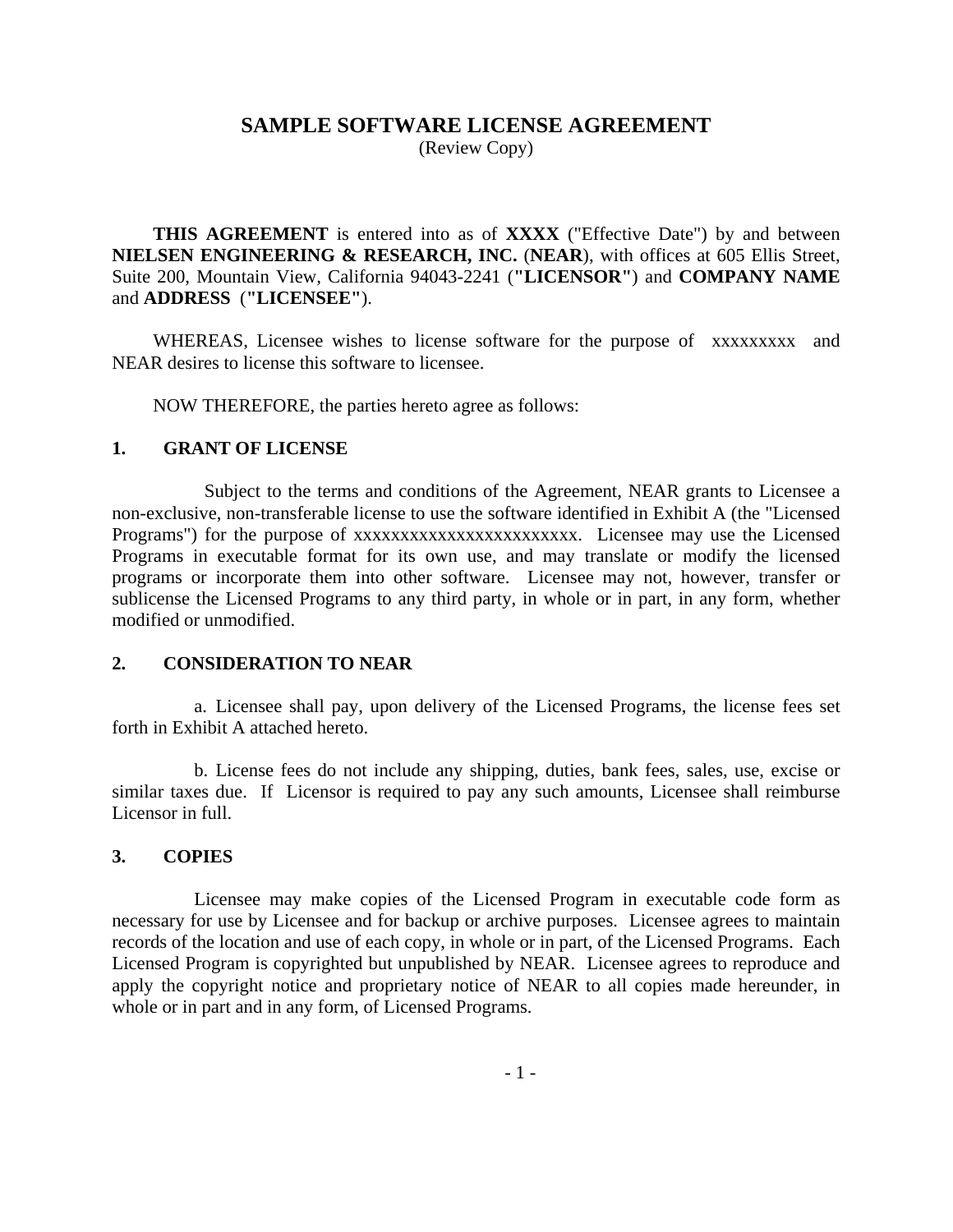#### **4. OWNERSHIP**

 The original and any copies of the Licensed Programs, made by Licensee, including translations, compilations, partial copies, modifications, and updates, are the property of NEAR.

# **5. PROPRIETARY RIGHTS**

 Licensee recognizes that NEAR regards the Licensed Programs as its proprietary information and as confidential trade secrets of great value. Licensee agrees not to provide or to otherwise make available in any form the Licensed Programs, or any portion thereof, to any person other than employees of Licensee without the prior written consent of NEAR. Licensee further agrees to treat the Licensed Programs with at least the same degree of care with which Licensee treats its own confidential information and in no event with less care than is reasonably required to protect the confidentiality of the Licensed Programs.

## **6. TERM**

 The license granted hereunder shall continue unless and until terminated pursuant to Section 7 hereof and subject to Licensee's proper performance of its obligations hereunder.

# **7. TERMINATION**

 NEAR may terminate this Agreement if Licensee is in default of any of the terms and conditions of this Agreement and fails to correct such default within ten (10) days after written notice thereof from NEAR.

## **8. TERMINATION CERTIFICATE**

 In the event of termination, Licensee will immediately discontinue use of the Licensed Programs. Within one (1) month after termination of this Agreement, Licensee will furnish to NEAR a certificate which certifies with respect to each of the Licensed Programs that, through its best effort and to the best of its knowledge, the original and all copies, in whole or in part and in any form, of each of the Licensed Programs have been destroyed. The provisions of Sections 4, 5, 8, 11, and 13 hereof shall survive any termination of this Agreement.

## **9. MAINTENANCE SUPPORT**

Licensor will provide to Licensee the following support with respect to the Software:

 (i) If during the 1st year of this Agreement, Licensee notifies Licensor of a substantial program error respecting the Software, or Licensor has reason to believe that error exists in the Software and so notifies Licensee, Licensor shall at its expense verify and attempt to correct such error within thirty (30) working days after the date of notification. If Licensee is not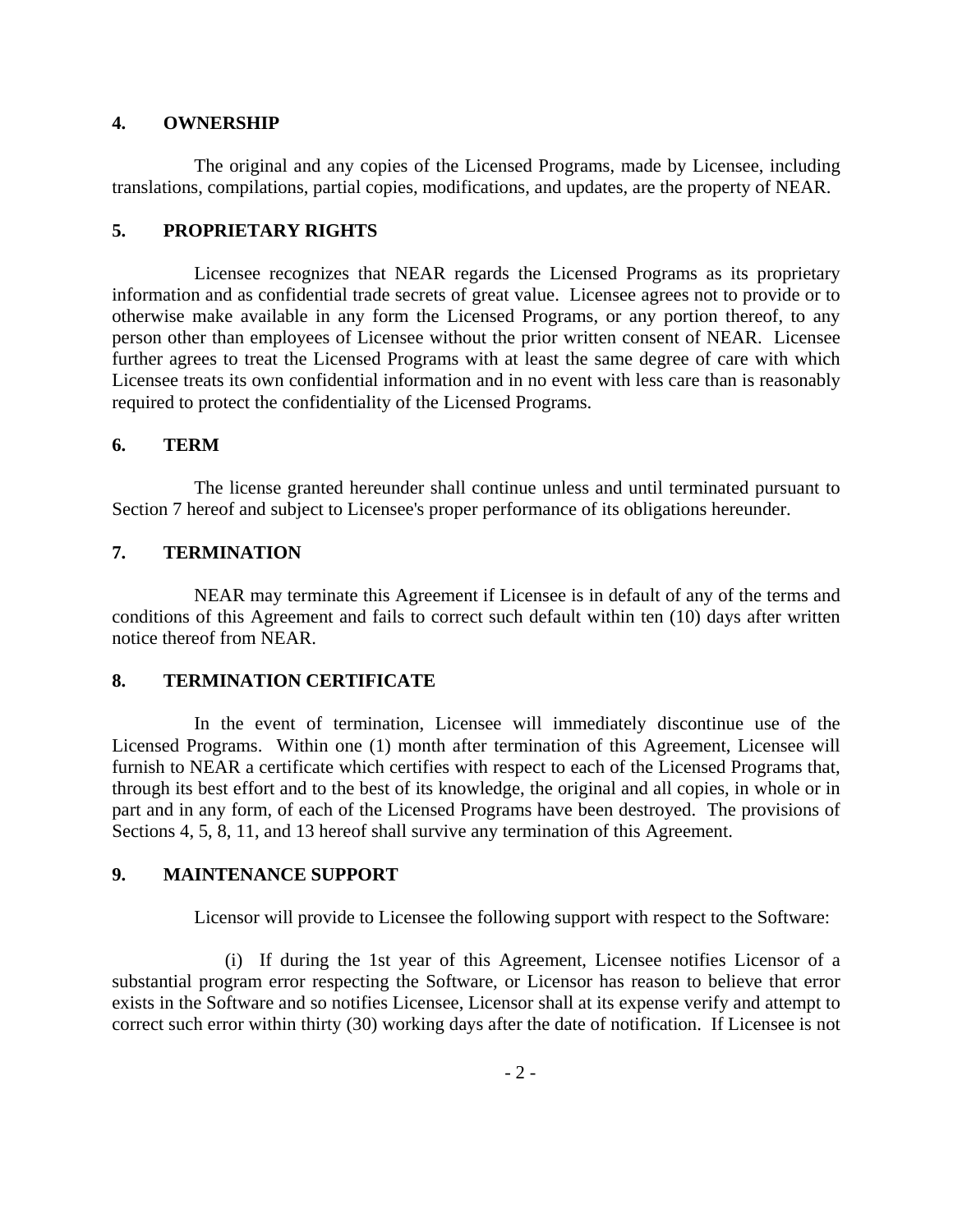satisfied with the correction, then Licensee may terminate this Agreement, but without refund of any amount paid to Licensor or release of any amounts due Licensor at the time of termination.

 (ii) In the case that Licensee has technical questions in the use of the Software during the 1st year of this Agreement, Licensee may submit those questions to Licensor. Licensor shall provide consulting to answer such questions without charge to Licensee up to a maximum of sixteen (16) hours for each licensed program.

 (iii) If License desires to continue the Software support specified in this section, Licensee shall pay to Licensor the maintenance fee(s) set forth in Exhibit A.

#### **10. DELIVERY OF LICENSED PROGRAMS**

 NEAR shall use its best efforts to deliver the Licensed Programs promptly after receipt of the purchase order and export license (if required).

#### **11. WARRANTY DISCLAIMER**

 NEAR licenses, and Licensee accepts, the licensed programs "AS IS." NEAR PROVIDES NO WARRANTIES AS TO THE FUNCTION OR USE OF THE LICENSED PROGRAMS, WHETHER EXPRESS, IMPLIED, OR STATUTORY, INCLUDING, WITHOUT LIMITATION, ANY IMPLIED WARRANTIES OF MERCHANTABILITY OR FITNESS FOR PARTICULAR PURPOSE. THE ENTIRE RISK AS TO THE QUALITY AND PERFORMANCE OF THE LICENSED PROGRAM IS WITH LICENSEE. LICENSOR DOES NOT WARRANT THAT THE FUNCTIONS CONTAINED IN THE LICENSED PROGRAMS WILL MEET LICENSEE'S REQUIREMENTS OR THAT THE OPERATION OF THE LICENSED PROGRAMS WILL BE UNINTERRUPTED OR ERROR FREE.

#### **12. PATENT AND COPYRIGHT INDEMNITY**

 NEAR will defend at its own expense any action brought against Licensee to the extent it is based on a claim that the Licensed Programs used within the scope of the license granted hereunder infringe a United States patent, copyright or other proprietary right of a third party. NEAR will pay any costs, damages or attorney fees finally awarded against Licensee in such action which are attributable to such claim, provided NEAR is promptly notified in writing of such claim, may control the defense and/or settlement of such claim, and is provided with all requested assistance, information and authority. In the event that a Licensed Program becomes, or in NEAR's opinion is likely to become, the subject of a claim of infringement of a United States patent, copyright or trade secret, NEAR may at its option either secure Licensee's right to continue using the Licensed Programs, replace or modify the Licensed Programs to make them not infringing, or provide Licensee with a refund of the license fee less depreciation on a 5 (five) year, straight-line basis. NEAR shall have no liability for any claim of patent, copyright or trade secret infringement based on the use of a Licensed Program in any form other than the original, unmodified form provided to Licensee or the use of a combination of the Licensed Programs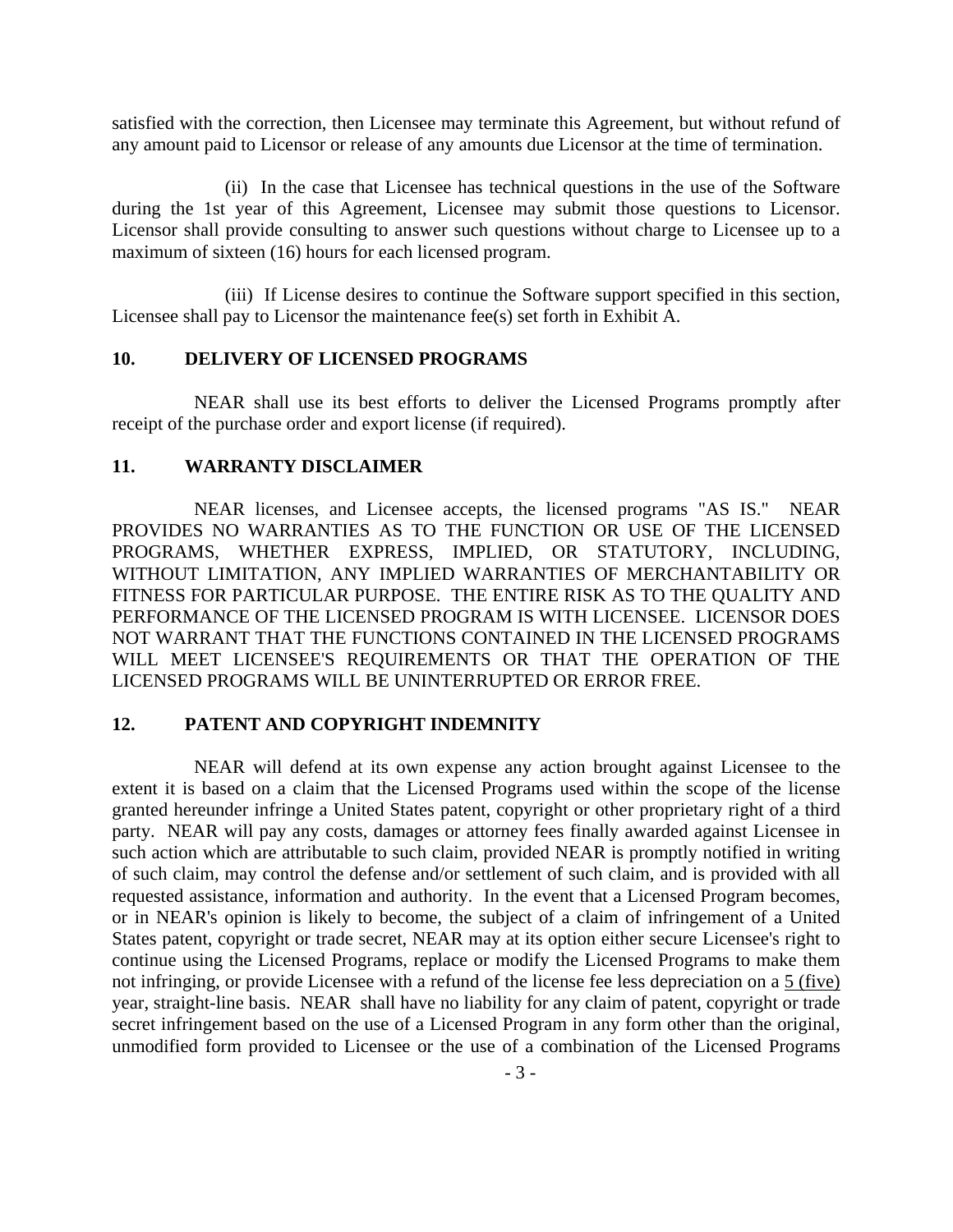with hardware, software or data not supplied by NEAR where the used Licensed Programs alone in their original, unmodified form would not constitute an infringement. The foregoing states Licensee's entire liability for infringement or claims of infringement of patents, copyrights or other intellectual property right.

## **13. LIMITATION OF LIABILITY**

 NEAR'S LIABILITY TO LICENSEE UNDER ANY PROVISIONS OF THIS AGREEMENT FOR DAMAGES FINALLY AWARDED SHALL BE LIMITED TO THE AMOUNTS ACTUALLY PAID HEREUNDER BY LICENSEE TO NEAR. IN NO EVENT SHALL NEAR BE LIABLE FOR INDIRECT, INCIDENTAL, SPECIAL, OR CONSEQUENTIAL DAMAGES, INCLUDING LOSS OF USE, LOSS OF PROFITS OR INTERRUPTION OF BUSINESS, HOWEVER CAUSED OR ON ANY THEORY OF LIABILITY.

#### **14. NOTICES**

 All notices in connection with this Agreement shall be in writing and may be given by certified, registered, or first class mail or personally delivered at the address set forth on the front page. For purposes of this Agreement, a notice shall be deemed effective upon personal delivery to the party or if by mail five days after proper deposit in a mail box.

#### **15. SUCCESSORS**

 This Agreement will be binding upon and will inure to the benefit of the parties hereto and their respective representatives, successors and assigns except as otherwise provided herein.

#### **16. SEVERABILITY**

 In the event any provision of this Agreement is determined to be invalid or unenforceable, the remainder of this Agreement shall remain in force as if such provision were not a part.

#### **17. GOVERNING LAW/FORUM**

 This Agreement shall be governed and interpreted by the laws of the State of California. Santa Clara County, California shall be the appropriate venue and jurisdiction for the resolution of any disputes hereunder. Both parties hereby consent to such personal and exclusive jurisdiction.

#### **18. NON-ASSIGNMENT**

 This Agreement and the licenses granted by it may not be assigned, sublicensed, or otherwise transferred by Licensee without the prior written consent of NEAR.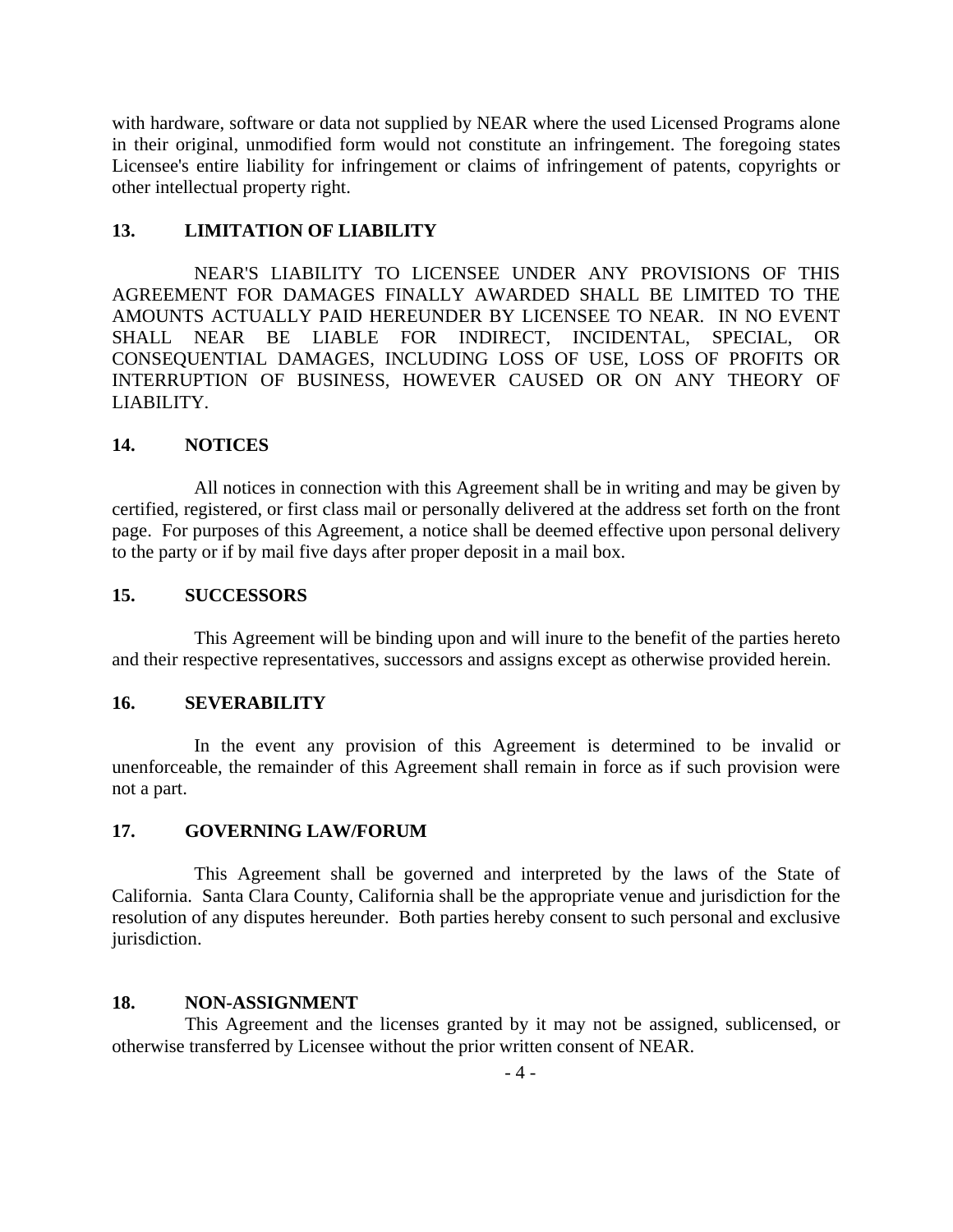# **19. EXPORT REGULATIONS**

 Licensee understands that NEAR is subject to regulation by agencies of the U.S. Government, including the U.S. Departments of Commerce and State, which prohibit export or diversion of certain technical products to certain countries. Licensee warrants that it will comply in all respect with the export and re-export restrictions set forth in the export license for the Licensed Programs and all other applicable export regulations. Licensee agrees to indemnify and hold NEAR harmless from any loss, damages, liability or expenses incurred by NEAR as a result of Licensee's failure to comply with any export regulations or restrictions.

# **20. ENTIRE AGREEMENT**

 This Agreement sets forth the entire understanding between the parties with respect to the subject matter hereof, and merges and supersedes all prior agreements, discussions and understandings, express or implied, concerning such matters. This Agreement shall take precedence over any additional or conflicting terms which may be contained in Licensee's purchase order or NEAR's order acknowledgment forms.

IN WITNESS WHEREOF, the parties have caused this Agreement to be executed as of the Effective Date.

## **LICENSEE: LICENSOR:**

Nielsen Engineering & Research, Inc.

| ۰. | ×<br>۰ |
|----|--------|

(Signature) (Signature)

By:\_\_\_\_\_\_\_\_\_\_\_\_\_\_\_\_\_\_\_\_\_\_\_\_\_\_\_\_\_\_\_\_\_\_\_ By:\_\_\_\_\_\_\_\_\_\_\_\_\_\_\_\_\_\_\_\_\_\_\_\_\_\_\_\_\_\_\_\_\_

Name: Name: Name: Michael R. Mendenhall

(Print or Type)

Title: President